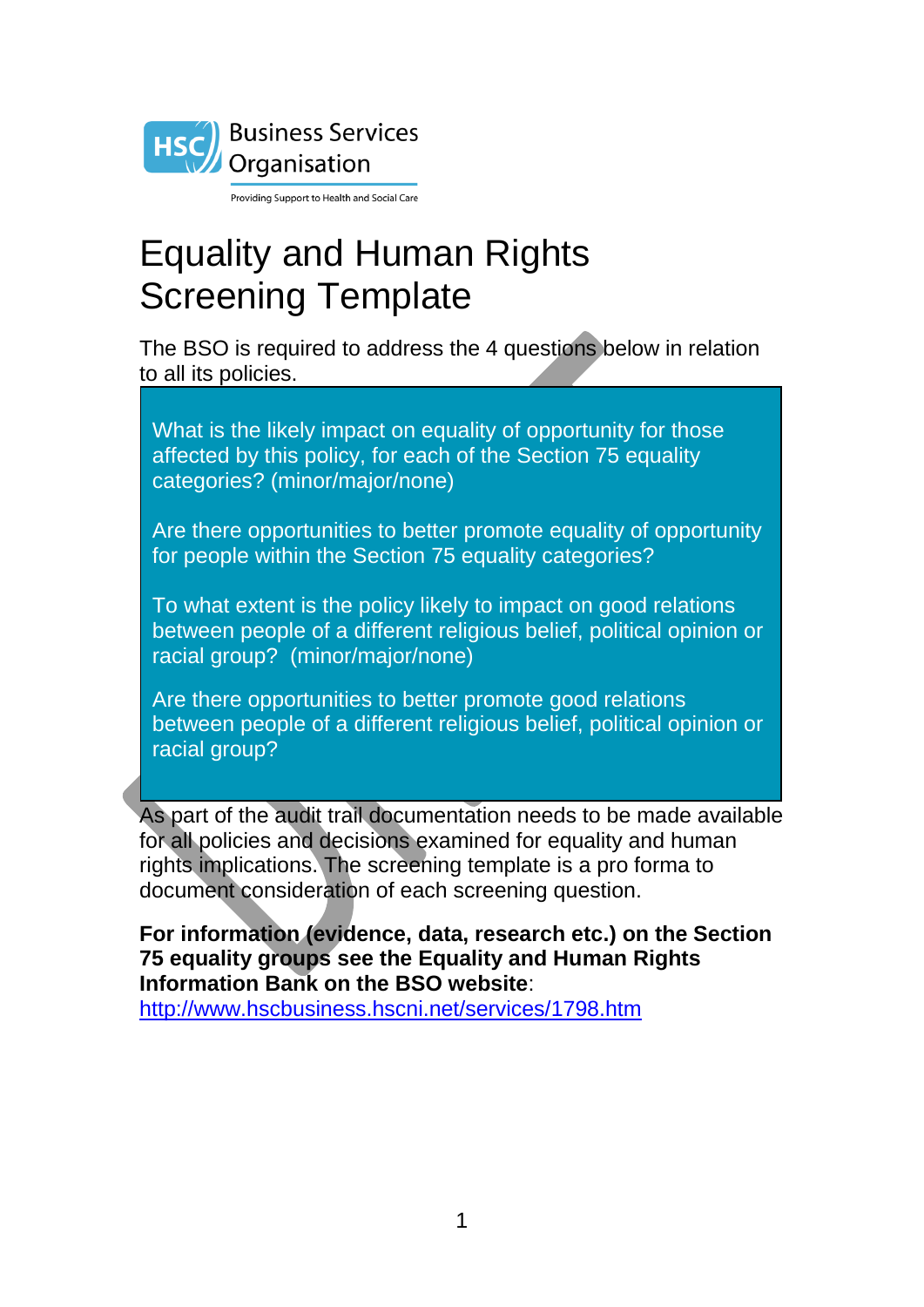## **SCREENING TEMPLATE**

See [Guidance Notes](http://www.hscbusiness.hscni.net/services/2244.htm) for further information on the 'why' 'what' 'when', and 'who' in relation to screening, for background information on the relevant legislation and for help in answering the questions on this template.

## **(1) INFORMATION ABOUT THE POLICY OR DECISION**

## **1.1 Title of policy or decision**

Policy on validation and monitoring of professional registration (HSC Clinical Education Centre)

#### **1.2 Description of policy or decision**

#### **Aims of Policy**

The aims of this policy are to ensure that:

- Nurses, Midwives, AHPs, managers and human resources personnel are clear as to their responsibilities regarding the validation and monitoring of professionally regulated posts (Appendix 1 details renewal registration dates for AHPs).
- Clear arrangements are in place to validate the regulatory status of Nurses, Midwives and AHPs at the point of employment.
- Processes are in place to facilitate the recording and monitoring of Nurses, Midwives and AHPs renewal registration status and to provide assurances that these processes are working effectively.
- Management arrangements are in place to deal with incidents of lapsed registration.

#### **The aims of the policy will be achieved as follows:**

It is the policy of the HSC Clinical Education Centre (CEC) that all Nurses, Midwives and AHPs who have a statutory requirement to be registered in order to practice must hold a valid registration at all times.

Staff required to be professionally registered to undertake the post to which they have been appointed will be personally responsible for ensuring their registration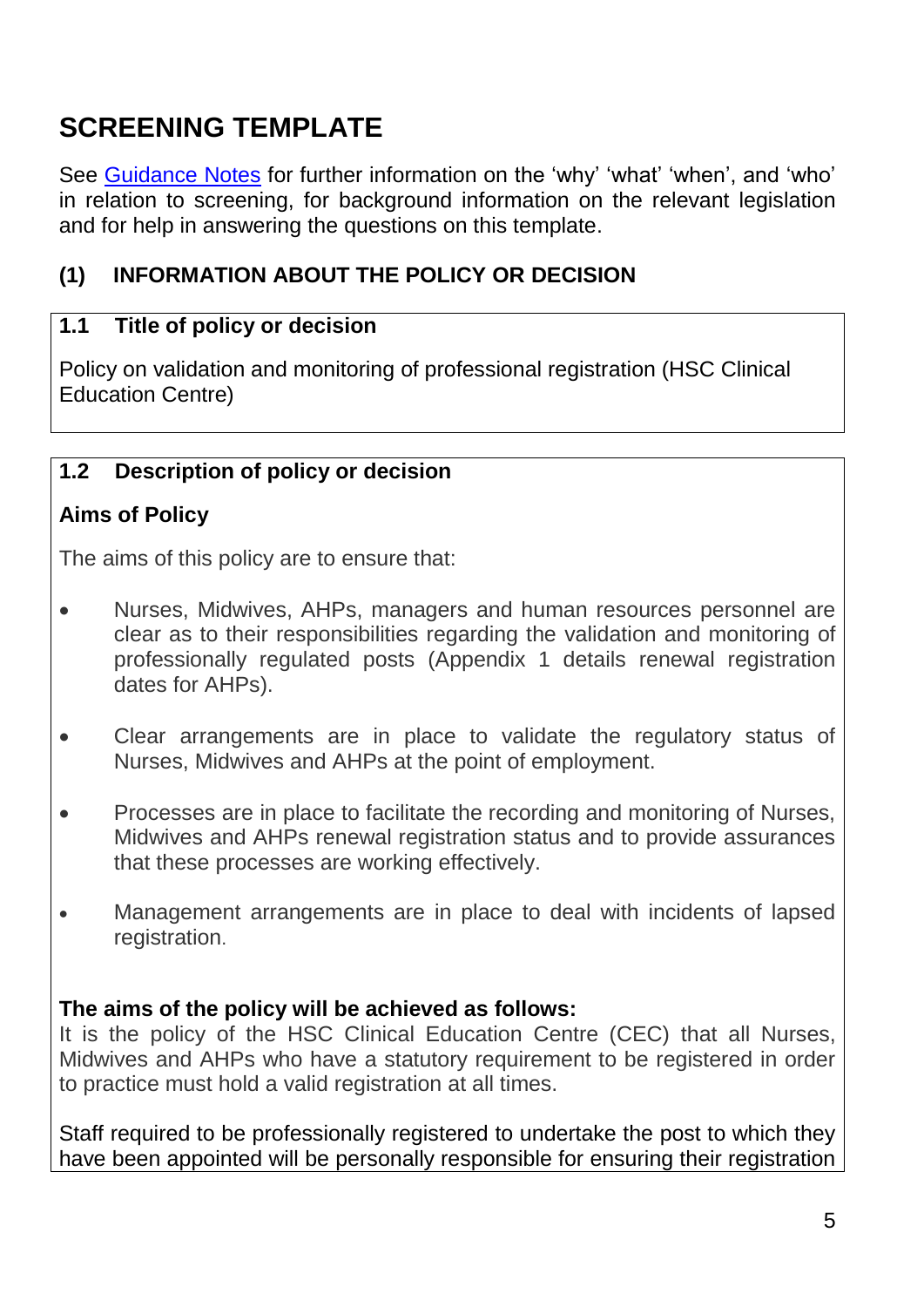remains valid at all times.

Where professional registration is no longer valid (has lapsed or been withdrawn) the staff member will not be permitted to continue to work in a post.

## **Scope of Policy**

This policy applies to all staff required to be registered with the NMC or HCPC as the relevant regulatory body in order to undertake the duties of their posts.

## **1.3 Main stakeholders affected (internal and external)**

All Clinical Education Centre staff required to be registered with the NMC or HCPC as the relevant regulatory body in order to undertake the duties of their posts.

## **1.4 Other policies or decisions with a bearing on this policy or decision**

- Individual contract and/or terms and conditions of employment
- BSO policy on Dealing with Capability/Competence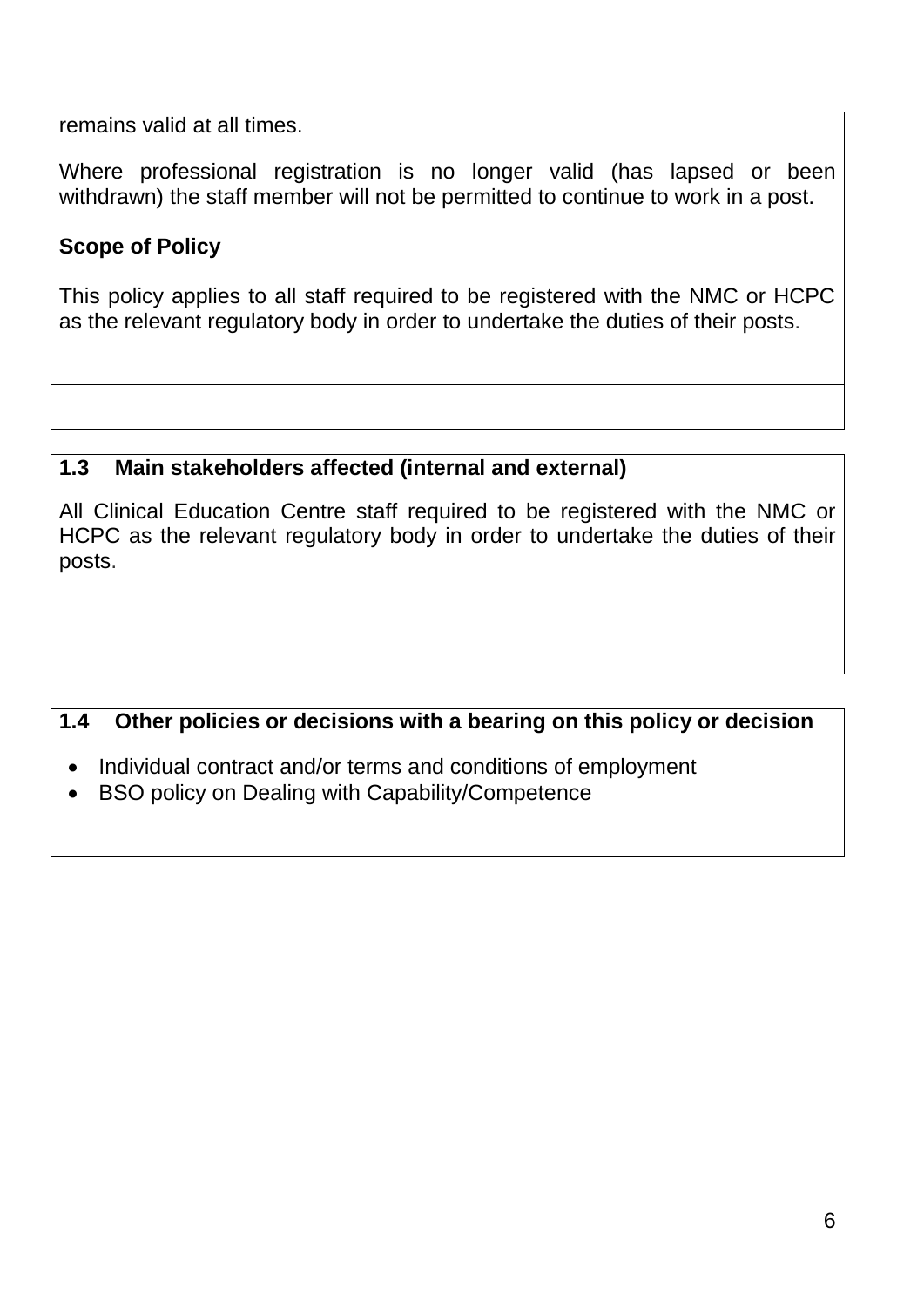## **(2) CONSIDERATION OF EQUALITY AND GOOD RELATIONS ISSUES AND EVIDENCE USED**

**2.1 Data gathering**

**What information did you use to inform this equality screening? For example previous consultations, statistics, research, Equality Impact Assessments (EQIAs), complaints. Provide details of how you involved stakeholders, views of colleagues, service users, staff side or other stakeholders.**

- This policy was reviewed and updated in April 2017 and discussed with Senior Managers within the CEC. It is current practice within CEC that staff are invited to attend feedback sessions which involve an update on CEC SMT discussions.
- This policy was also discussed with BSO SMT.

#### **2.2 Quantitative Data**

**Who is affected by the policy or decision? Please provide a statistical profile. Note if policy affects both staff and service users, please provide profile for both. Also give consideration to multiple identities.**

There is no history of lapsed registrations within CEC. Nurses and Midwives must renew their registration each year.

A process of revalidation for Nurses and Midwives was introduced by NMC in 2015 which means that nurses and midwives must revalidate every 3 years, providing evidence to the confirmer, usually the line manager. The confirmer will sign off the nurse or midwife and the information is sent to NMC for continuous admission to the register. HCPC regulated staff must renew their registration on a yearly basis.

NMC and HCPC work with the registrant if they have been on long term sick or lengthy maternity leave and assist them to maintain their registration.

| Category | What is the makeup of the affected group? (%) Are there any<br>issues or problems? For example, a lower uptake that needs<br>to be addressed or greater involvement of a particular group? |
|----------|--------------------------------------------------------------------------------------------------------------------------------------------------------------------------------------------|
| Gender   | The majority of CEC staff who will be affected by this policy are<br>female (84.85% female 15.15% male) (33 total)                                                                         |
|          |                                                                                                                                                                                            |
| Age      | The % of staff falling into the group 50 years or more is 45.45%                                                                                                                           |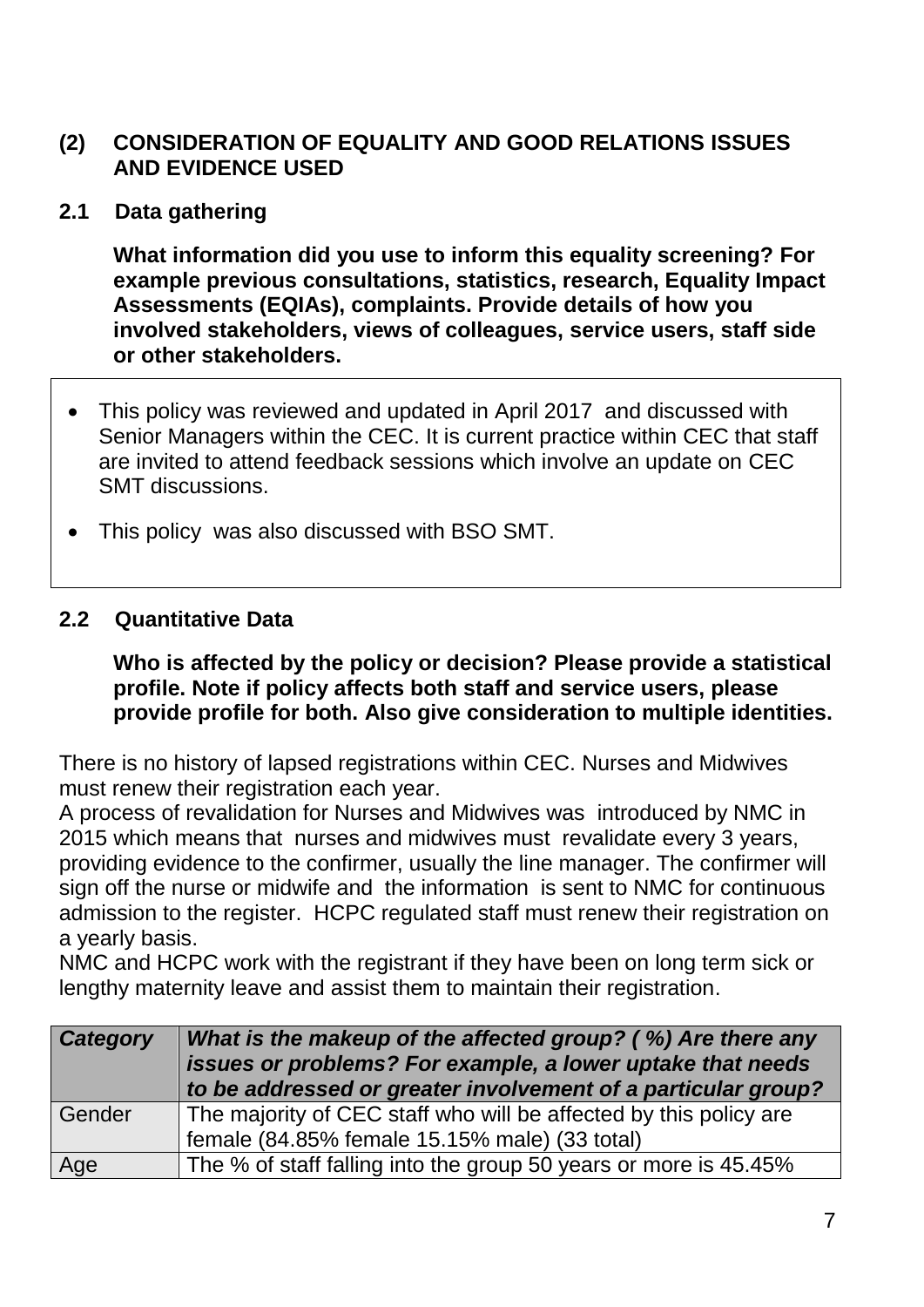| Religion                        | The majority of staff in the affected group are either roman catholic<br>or perceived as roman catholic (69.70%). 24.24% are categorised<br>as protestant or perceived as protestant and 6.06% being<br>unassigned to a particular religious group |
|---------------------------------|----------------------------------------------------------------------------------------------------------------------------------------------------------------------------------------------------------------------------------------------------|
| <b>Political</b>                |                                                                                                                                                                                                                                                    |
| Opinion                         |                                                                                                                                                                                                                                                    |
| <b>Marital</b><br><b>Status</b> | The majority of the staff affected by this policy are married/civil<br>partnership (66.67%) The remainder are described as either<br>divorced, single, separated, unknown or unassigned.                                                           |
| Dependent<br><b>Status</b>      |                                                                                                                                                                                                                                                    |
| <b>Disability</b>               | The majority of staff affected by this policy are reported as having<br>no disability (66.67%) The remainder are 'unassigned'                                                                                                                      |
| <b>Ethnicity</b>                |                                                                                                                                                                                                                                                    |
| Sexual                          |                                                                                                                                                                                                                                                    |
| Orientation                     |                                                                                                                                                                                                                                                    |

#### **2.3 Qualitative Data**

**What are the different needs, experiences and priorities of each of the categories in relation to this policy or decision and what equality issues emerge from this? Note if policy affects both staff and service users, please discuss issues for both. Also give consideration to multiple identities (such as single parents for example).**

| <b>Category</b>   | <b>Needs and Experiences</b> |
|-------------------|------------------------------|
|                   |                              |
| Gender            |                              |
| Age               |                              |
| Religion          |                              |
| <b>Political</b>  |                              |
| Opinion           |                              |
| <b>Marital</b>    |                              |
| <b>Status</b>     |                              |
| Dependent         |                              |
| <b>Status</b>     |                              |
| <b>Disability</b> |                              |
| <b>Ethnicity</b>  |                              |
| Sexual            |                              |
| Orientation       |                              |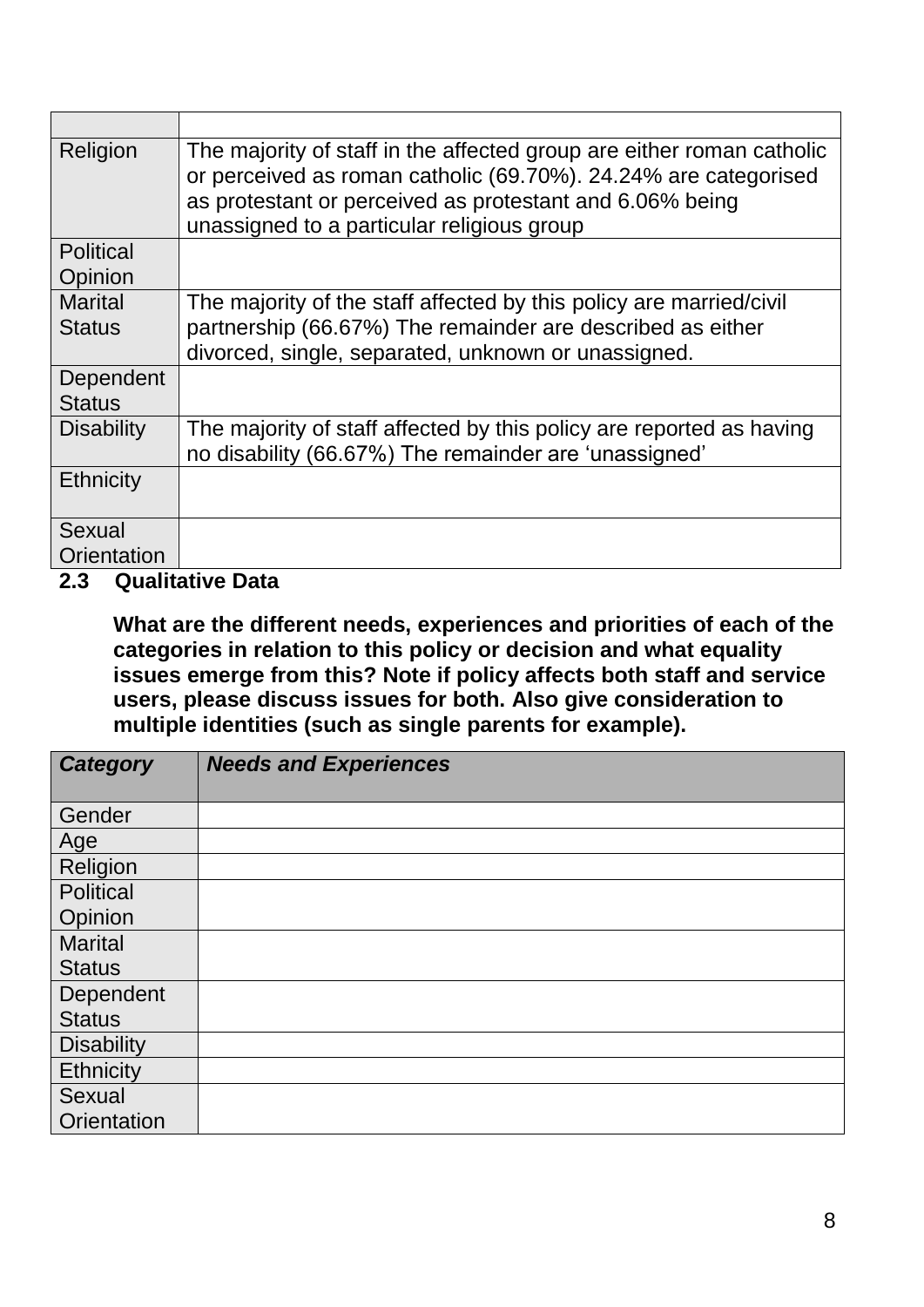#### **2.4 Making Changes**

**Based on the equality issues you identified in 2.2 and 2.3, what changes did you make or do you intend to make in relation to the policy or decision in order to promote equality of opportunity?**

| In developing the policy or decision<br>what did you do or change to<br>address the equality issues you<br><i>identified?</i> | What do you intend to do in future<br>to address the equality issues you<br><i>identified?</i> |
|-------------------------------------------------------------------------------------------------------------------------------|------------------------------------------------------------------------------------------------|
|                                                                                                                               |                                                                                                |
|                                                                                                                               |                                                                                                |
|                                                                                                                               |                                                                                                |
|                                                                                                                               |                                                                                                |

#### **2.5 Good Relations**

**What changes to the policy or decision – if any – or what additional measures would you suggest to ensure that it promotes good relations? (refer to guidance notes for guidance on impact)**

| <b>Group</b>             | <b>Impact</b> | <b>Suggestions</b> |
|--------------------------|---------------|--------------------|
| Religion                 |               |                    |
| <b>Political Opinion</b> |               |                    |
| <b>Ethnicity</b>         |               |                    |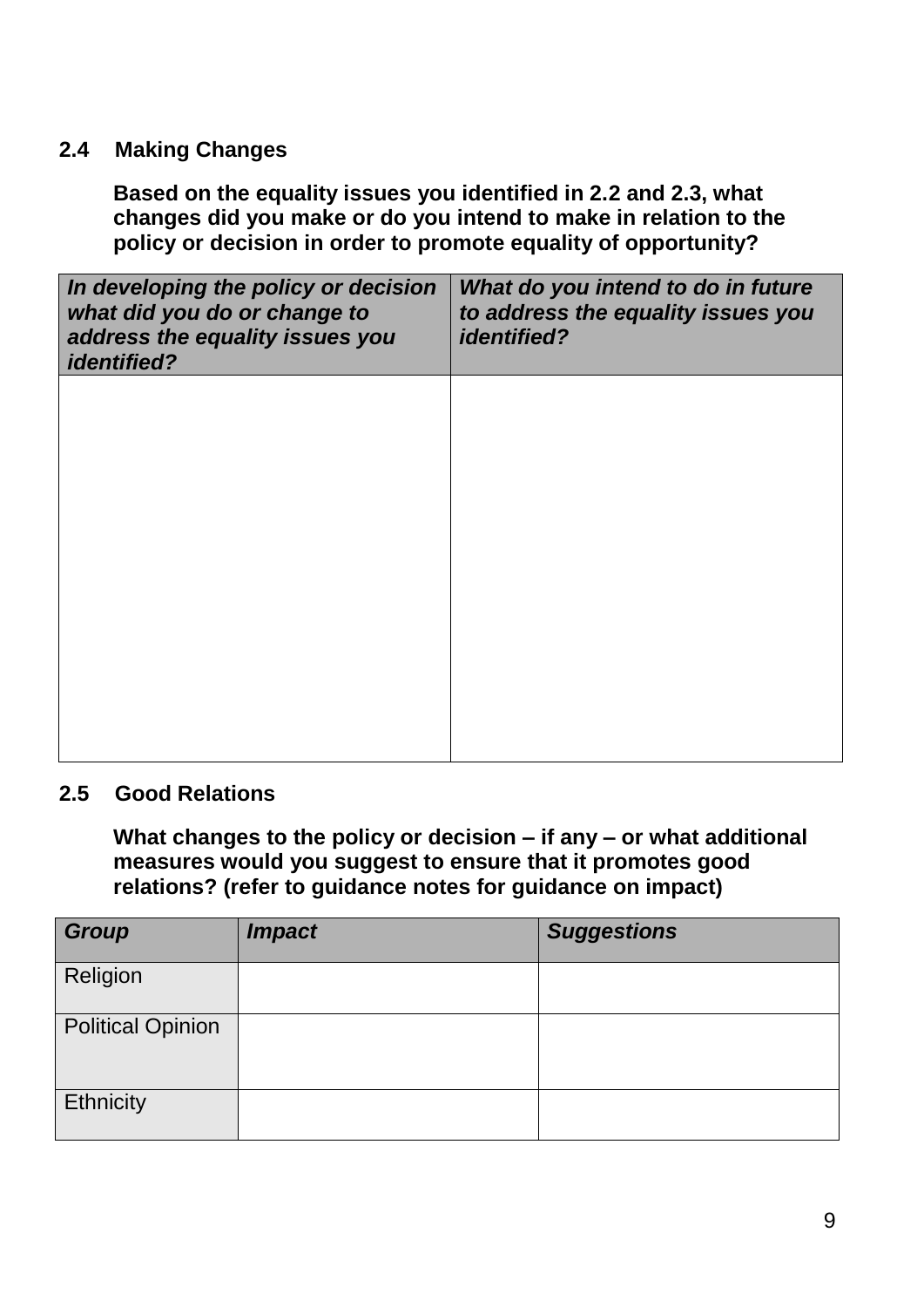## **(3) SHOULD THE POLICY OR DECISION BE SUBJECT TO A FULL EQUALITY IMPACT ASSESSMENT?**

A full equality impact assessment (EQIA) is usually confined to those policies or decisions considered to have major implications for equality of opportunity

#### **How would you categorise the impacts of this decision or policy? (refer to guidance notes for guidance on impact)**

#### **Please tick:**

Major impact Minor impact

No further impact **√**

**Do you consider that this policy or decision needs to be subjected to a full equality impact assessment?**

#### **Please tick:**

| Yes |  |
|-----|--|
| No  |  |

Please give reasons for your decisions.

To practice in NI as a nurse, midwife or Allied Health Professional the individual registrant must hold current valid registration. No members of staff to date have let their registrations lapse and we are commitment to monitoring any lapses on section 75 grounds.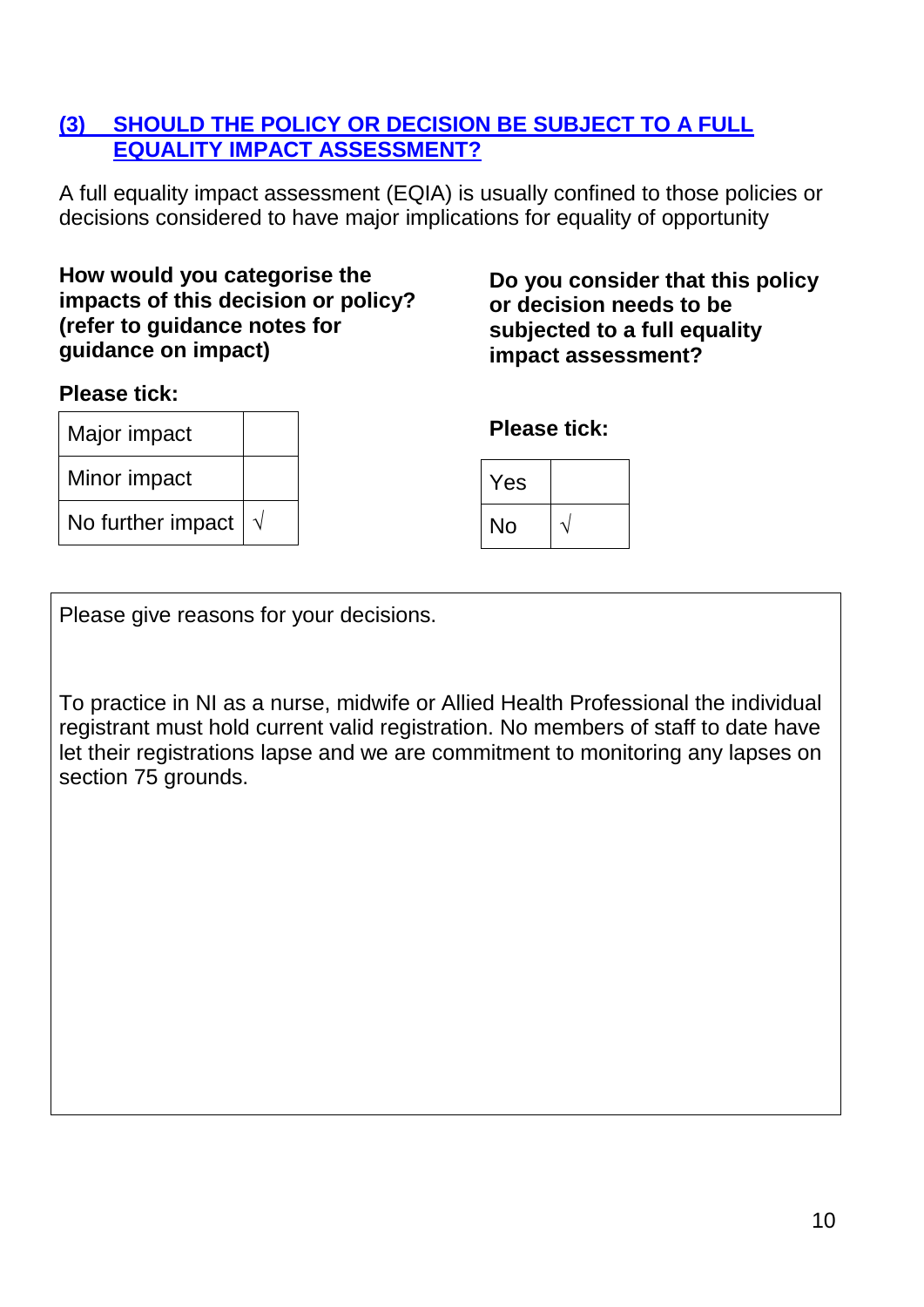- **(4) CONSIDERATION OF DISABILITY DUTIES**
- **4.1 In what ways does the policy or decision encourage disabled people to participate in public life and what else could you do to do so?**

| How does the policy or decision<br>currently encourage disabled<br>people to participate in public life? | What else could you do to encourage<br>disabled people to participate in<br>public life? |
|----------------------------------------------------------------------------------------------------------|------------------------------------------------------------------------------------------|
|                                                                                                          |                                                                                          |
|                                                                                                          |                                                                                          |

**4.2 In what ways does the policy or decision promote positive attitudes towards disabled people and what else could you do to do so?**

| How does the policy or decision<br>currently promote positive attitudes<br>towards disabled people? | What else could you do to promote<br>positive attitudes towards disabled<br>people? |
|-----------------------------------------------------------------------------------------------------|-------------------------------------------------------------------------------------|
|                                                                                                     |                                                                                     |
|                                                                                                     |                                                                                     |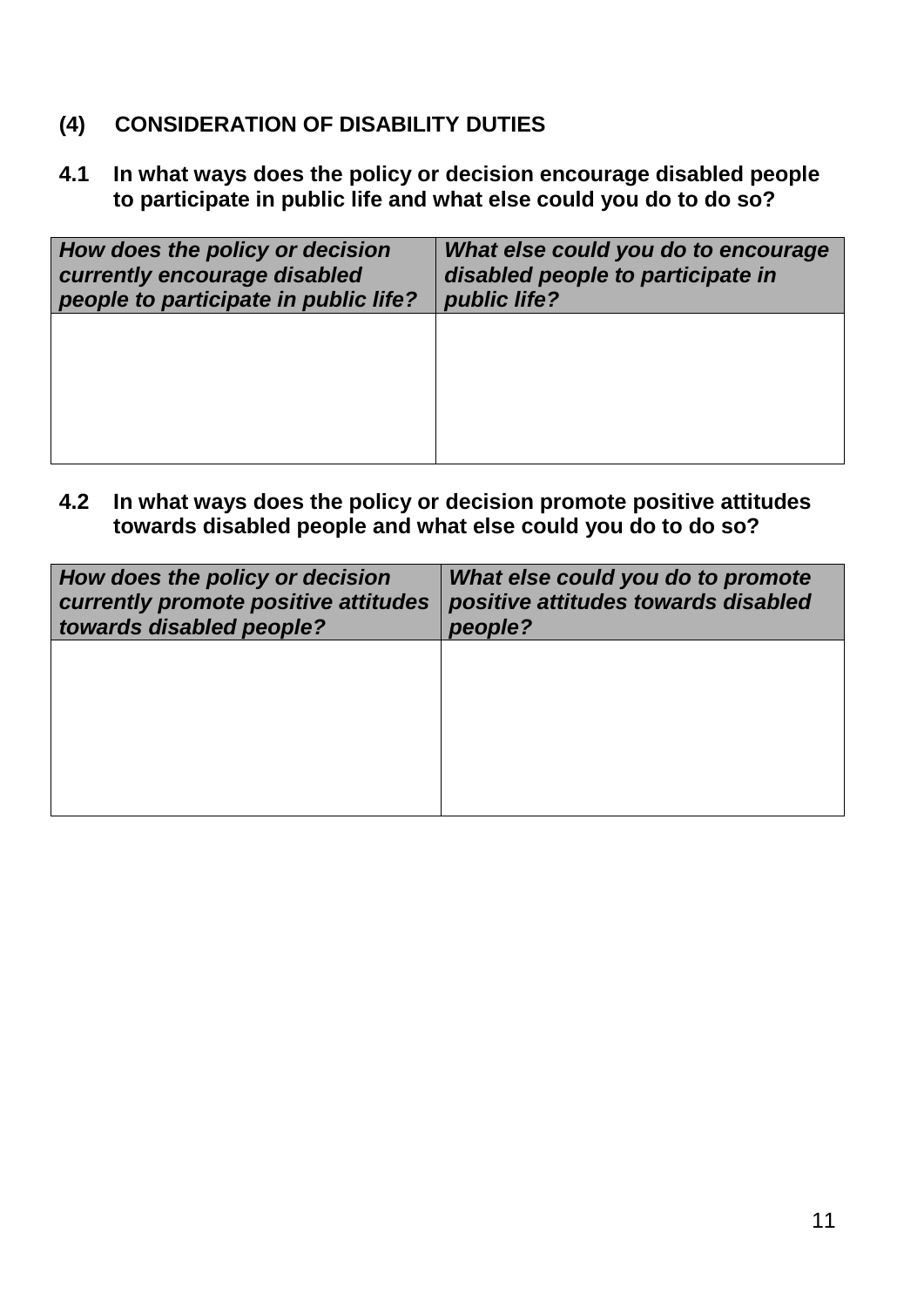## **(5) CONSIDERATION OF HUMAN RIGHTS**

## **5.1 Does the policy or decision affect anyone's Human Rights? Complete for each of the articles**

| <b>ARTICLE</b>                                                                                                | Yes/No    |
|---------------------------------------------------------------------------------------------------------------|-----------|
| Article 2 – Right to life                                                                                     | <b>No</b> |
| Article 3 – Right to freedom from torture, inhuman or<br>degrading treatment or punishment                    | <b>No</b> |
| Article $4$ – Right to freedom from slavery, servitude &<br>forced or compulsory labour                       | <b>No</b> |
| Article 5 – Right to liberty & security of person                                                             | <b>No</b> |
| Article 6 – Right to a fair & public trial within a reasonable<br>time                                        | <b>No</b> |
| Article 7 – Right to freedom from retrospective criminal law<br>& no punishment without law                   | <b>No</b> |
| Article 8 – Right to respect for private & family life, home<br>and correspondence.                           | <b>No</b> |
| Article 9 – Right to freedom of thought, conscience &<br>religion                                             | <b>No</b> |
| Article 10 - Right to freedom of expression                                                                   | <b>No</b> |
| Article 11 – Right to freedom of assembly & association                                                       | <b>No</b> |
| Article 12 – Right to marry & found a family                                                                  | <b>No</b> |
| Article 14 – Prohibition of discrimination in the enjoyment<br>of the convention rights                       | <b>No</b> |
| 1 <sup>st</sup> protocol Article 1 – Right to a peaceful enjoyment of<br>possessions & protection of property | <b>No</b> |
| $1st$ protocol Article 2 – Right of access to education                                                       | <b>No</b> |

*If you have answered no to all of the above please move on to Question 6 on monitoring*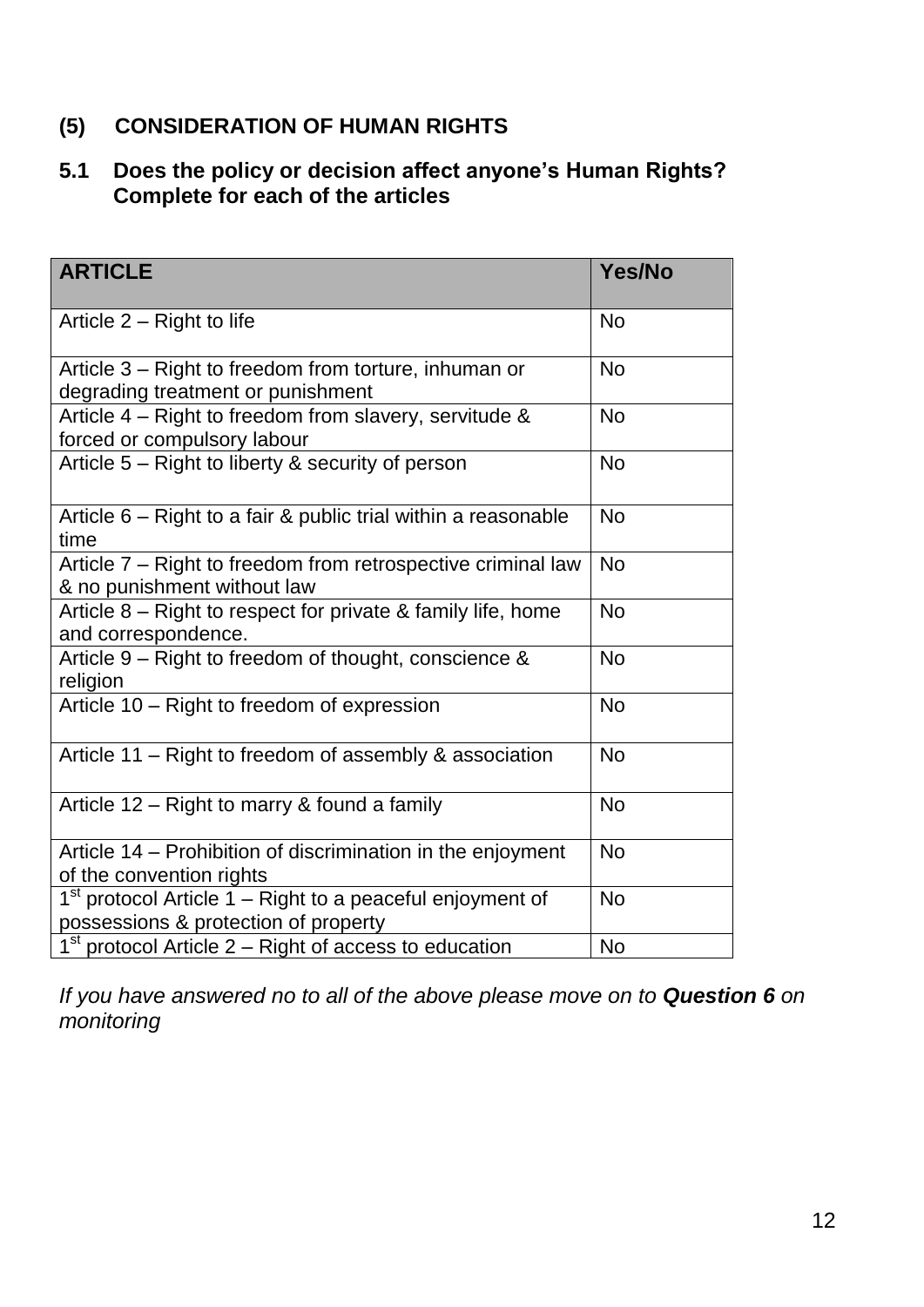**5.2 If you have answered yes to any of the Articles in 5.1, does the policy or decision interfere with any of these rights? If so, what is the interference and who does it impact upon?**

| <b>List the Article</b><br><b>Number</b> | Interfered with?<br>Yes/No | What is the<br>interference and<br>who does it<br>impact upon? | Does this raise<br>legal issues?*<br>Yes/No |
|------------------------------------------|----------------------------|----------------------------------------------------------------|---------------------------------------------|
|                                          |                            |                                                                |                                             |
|                                          |                            |                                                                |                                             |
|                                          |                            |                                                                |                                             |
|                                          |                            |                                                                |                                             |
|                                          |                            |                                                                |                                             |

*\* It is important to speak to your line manager on this and if necessary seek legal opinion to clarify this* 

**5.3 Outline any actions which could be taken to promote or raise awareness of human rights or to ensure compliance with the legislation in relation to the policy or decision.**